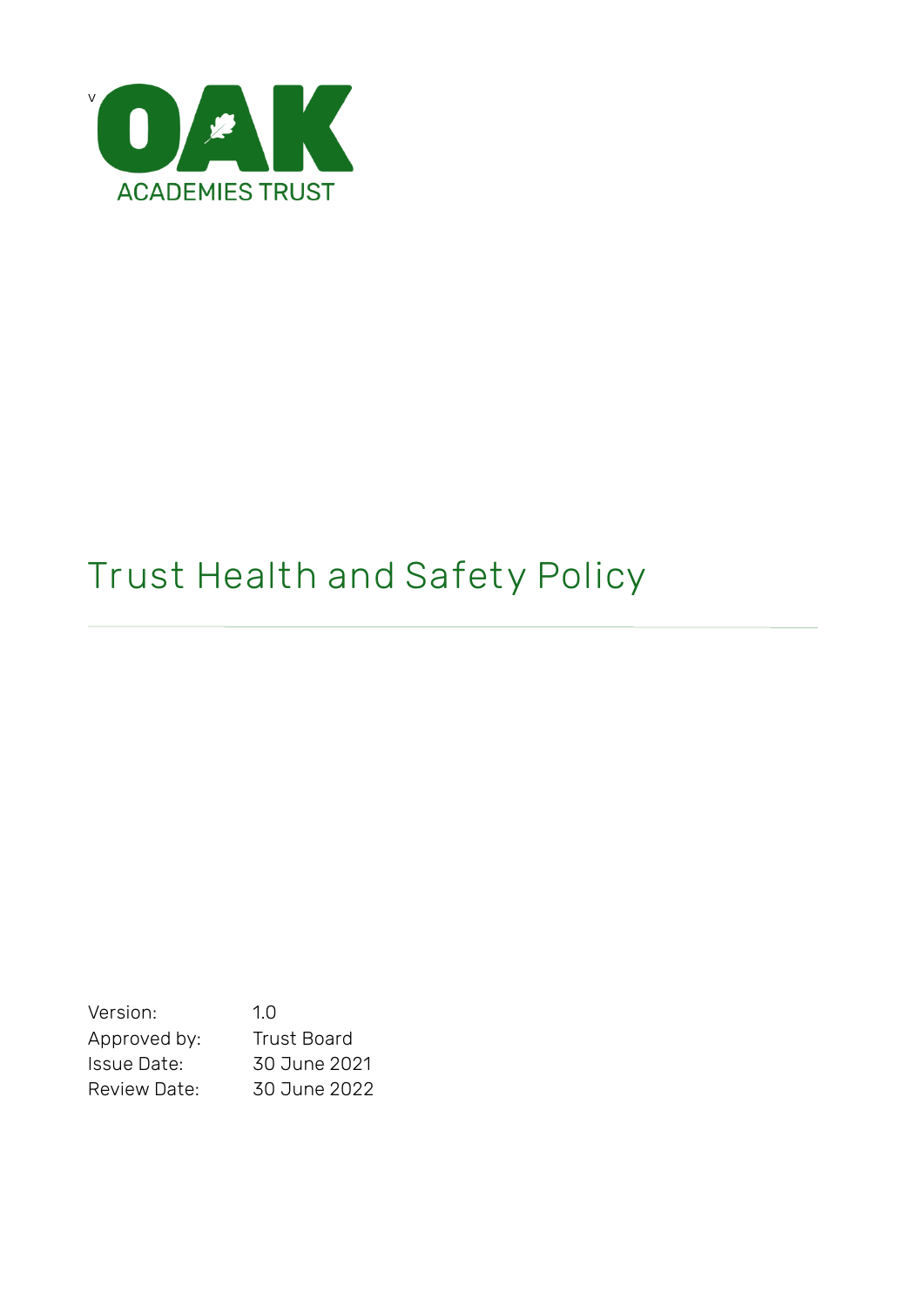| <b>VERSION</b><br>NO. | DATE OF<br>CHANGE | CHANGE SUMMARY                            | PAGE<br>NO. |
|-----------------------|-------------------|-------------------------------------------|-------------|
| 1.0                   |                   | Approve at Board of Trustees 30 June 2021 |             |
|                       |                   |                                           |             |
|                       |                   |                                           |             |
|                       |                   |                                           |             |
|                       |                   |                                           |             |
|                       |                   |                                           |             |
|                       |                   |                                           |             |
|                       |                   |                                           |             |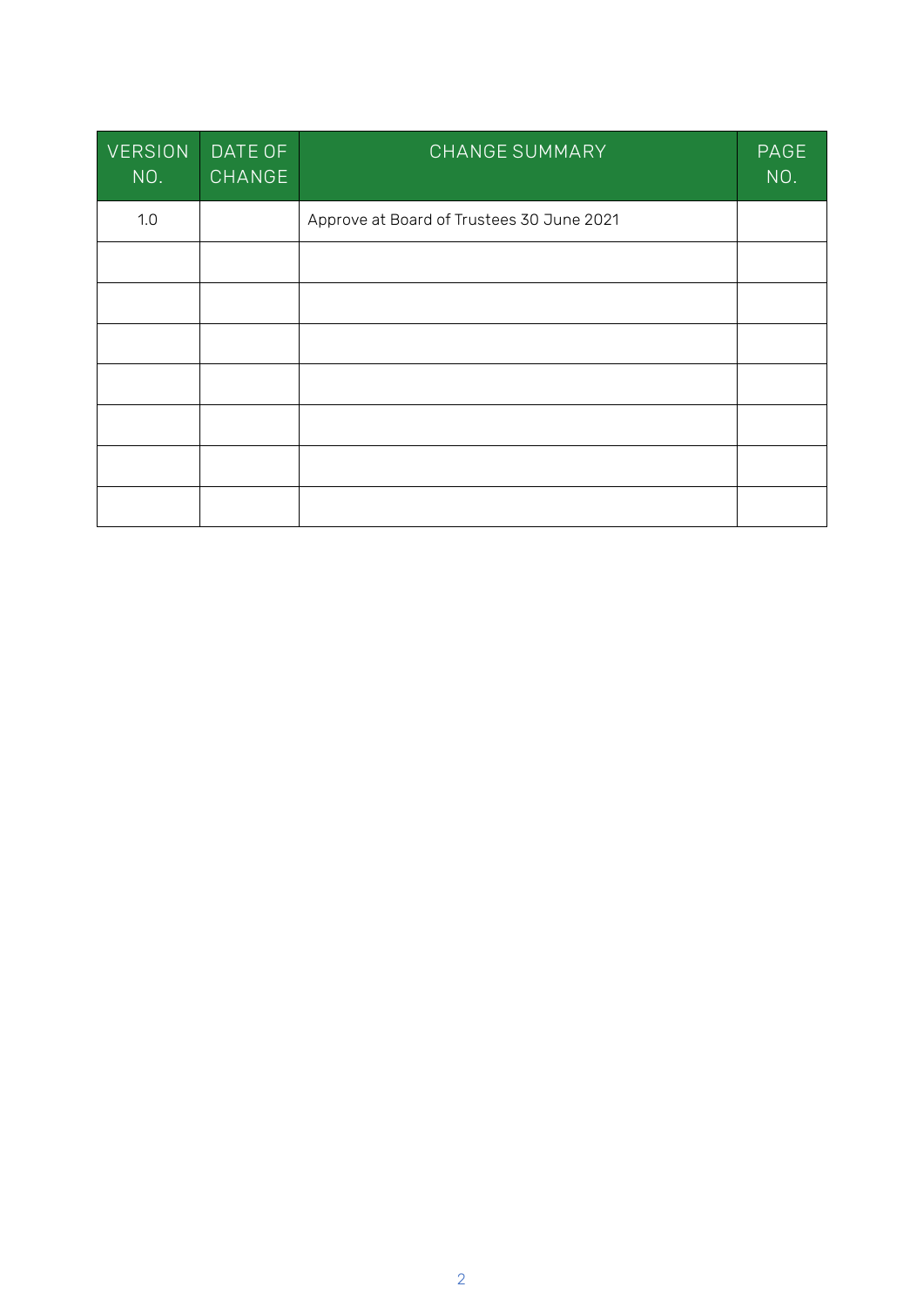# **Table of Contents**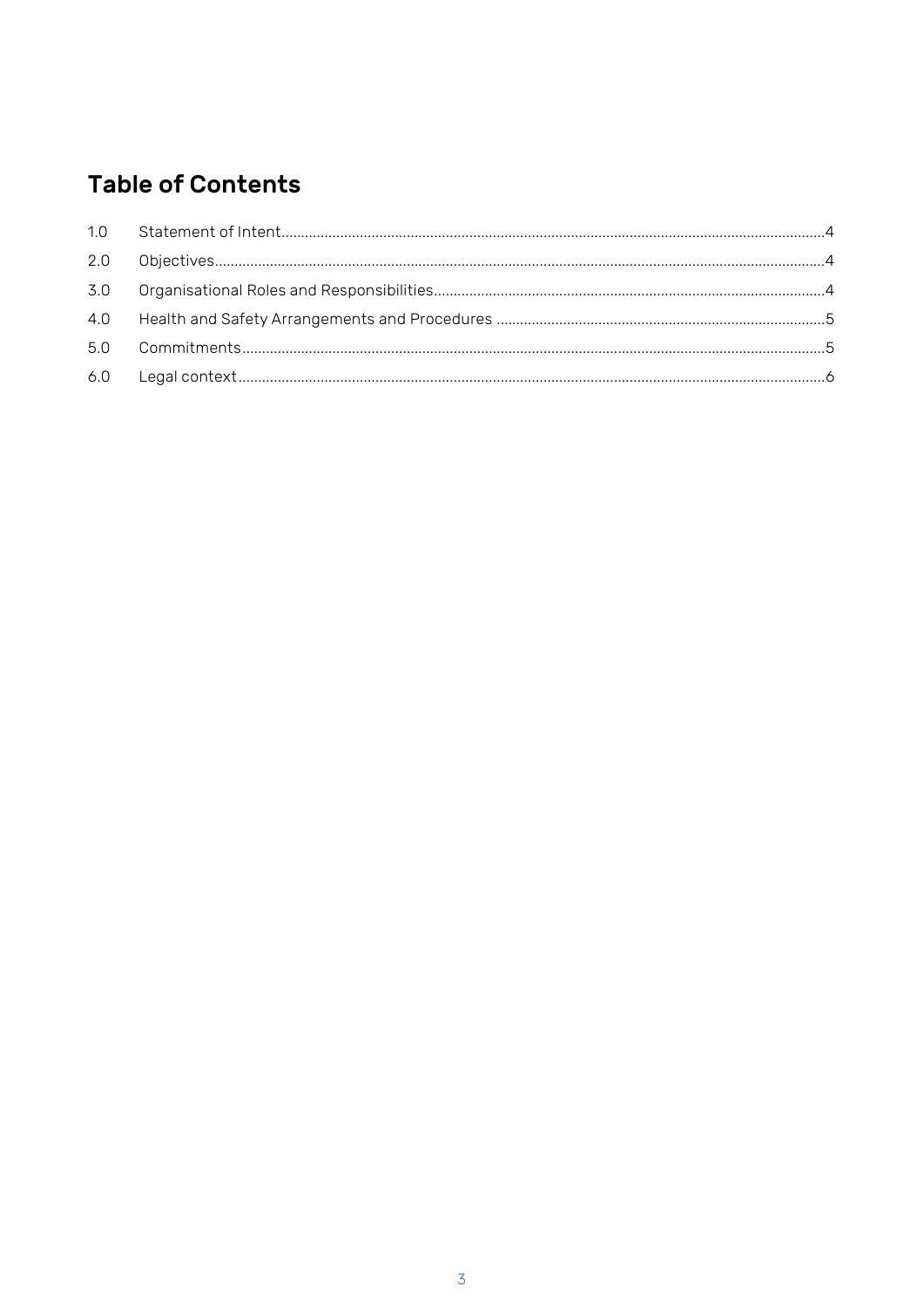## <span id="page-3-0"></span>1.0 Statement of Intent

We recognise that effective health and safety practice is an essential contributor to the welfare of our pupils, employees, volunteers, contractors, and visitors, and to the safety and security of our premises. We are committed to ensuring that all of our academies and our support services provide high standards of health and safety practice and that we continually strive towards excellence.

We therefore expect all employees to be alert to the health and safety risks of their environments and to report any concerns.

Each academy Governing Body and Headteacher must make a positive commitment to meeting the Trust's health, safety and welfare standards.

This policy has been approved by the Board of Trustees.

Signed: Signed:

Stephen Mitchell **Ross** Grant Chief Executive Officer Chair of Trustees

Date: 30 June 2021 Date: 30 June 2021

## <span id="page-3-1"></span>2.0 Objectives

The Trust's objectives are to:

- ➢ ensure that all staff understand, promote and implement the Trust's policies and procedures
- ➢ ensure that all academies maintain an academy specific Health & Safety Policy and are using the Health and Safety tools in accordance with the Trust's requirements (Every H&S Compliance)
- $\triangleright$  promote and raise awareness of Health and Safety to ensure it is truly embedded into everyday practice

#### <span id="page-3-2"></span>3.0 Organisational Roles and Responsibilities

Roles and responsibilities including Health and Safety Committee arrangements are set out in each academies Health & Safety Policy.

Irrespective of the support and resources provided by the Central Team, each academy Headteacher remains responsible for the application of Health and Safety policy and arrangements within their academy.

All members of OAK, visitors, contractors and volunteers are responsible for Health and Safety as we all have a duty to keep ourselves and others safe.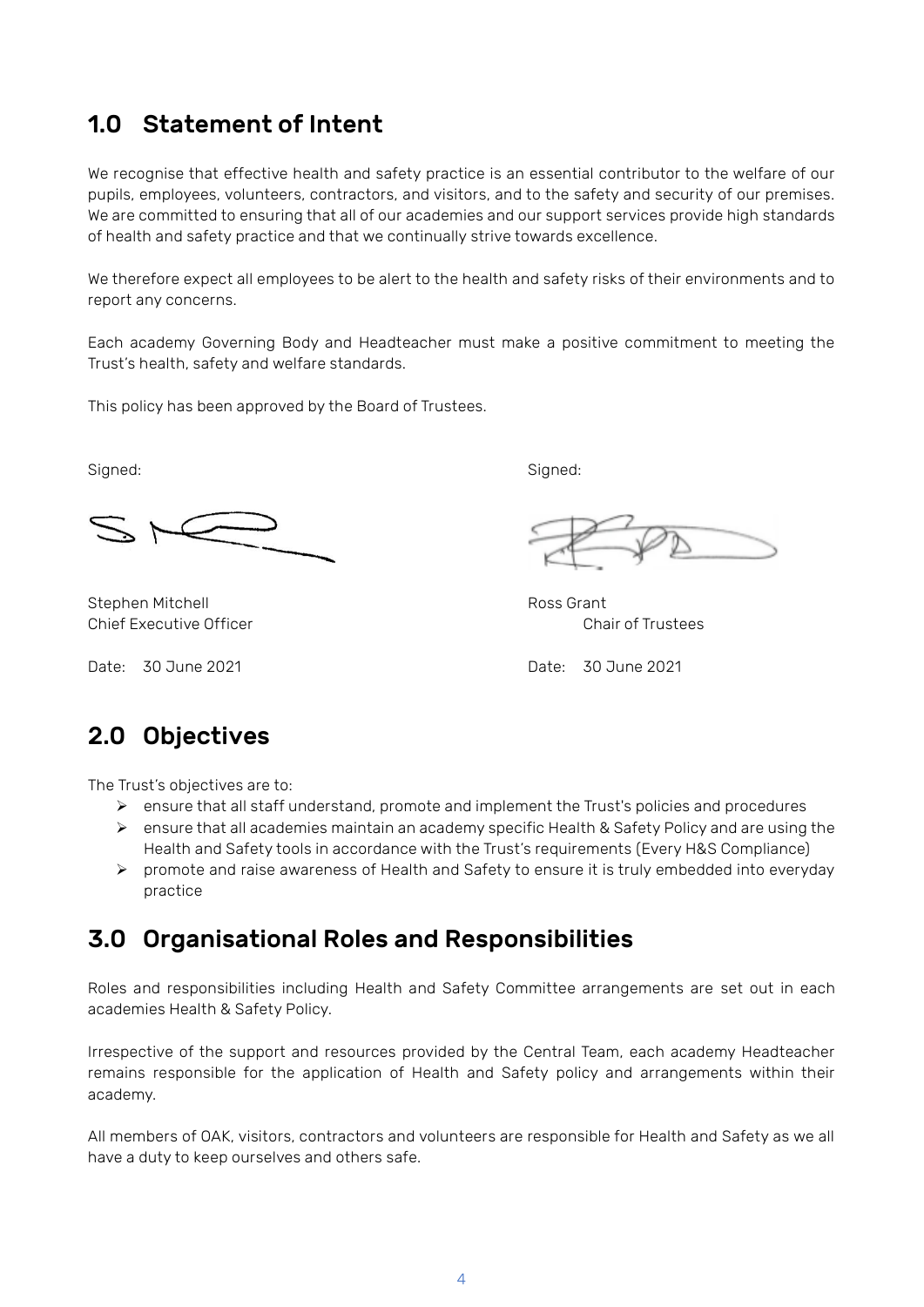# <span id="page-4-0"></span>4.0 Health and Safety Arrangements and Procedures

The Trust Estates Manager oversees EVERY H&S compliance software for each academy. Details of arrangements and procedures covering a wide variety of Health and Safety activities are set out in the software to ensure academies are prepared and remain compliant.

The ratification of this policy statement allows for local and Trust-wide arrangements, procedures, and guidance to be developed without the need to have each document approved by the Trust's Board unless the Board makes a specific request.

Any queries about the Health and Safety documentation should be referred to each academy Health and Safety Committee, who will, if necessary, consult with the Trust Estates Manager.

## <span id="page-4-1"></span>5.0 Commitments

The Trust will review its Policy Statement and the arrangements annually, or if events or legislation necessitate a review of individual policies and procedures.

The Central Team will ensure that appropriate systems are developed and maintained for the effective communication of Health and Safety matters throughout the organisation.

The Central Team will provide academies with the necessary support, information and tools via EVERY H&S compliance software, to enable academies to be responsible for providing the necessary information, instruction, training and supervision to employees and others, including temporary employees and volunteers, to ensure their competence with respect to Health and Safety.

All academies and the Central Team will devote the necessary resources in the form of finance, equipment, personnel and time to ensure adequate provision of Health and Safety. All equipment (including plant equipment) provided for employees, students and non-employees will be fit for purpose and maintained in line with manufacturers' guidelines and instructions and legal guidelines. The assistance of expert help will be sought where the necessary skills are not available within the organisation. Health and Safety matters will be discussed at local academy governing bodies and Health and Safety Committees.

All academies and the Central Team will liaise and work with all necessary persons and organisations to ensure their health and safety whilst working at any academy. Academies must ensure that adequate arrangements are in place for the health and safety of visitors, site contractors, volunteers and those affected by its acts or omissions. This will include providing induction and/or information when they come on site and ensuring that they have the necessary documents to work safely.

We will all constantly strive to improve Health and Safety standards and performance. The minimum standards that will be adopted by the Trust are those required by law, although the organisation will always seek to exceed these where there is a demonstrable benefit to its employees, students and external partners. Improvement will be monitored through auditing.

The Trust recognises that safety is the responsibility of everyone within the organisation.

Managers at all levels will have specific duties and responsibilities to comply with the policy as detailed in the academies Health & Safety policies.

Employees have specific legal responsibilities to take reasonable care of themselves and others who could be affected by their activities and to co-operate with management in achieving the standards required. All employees must become familiar with hazards, how to manage or reduce the risks, and promote safety awareness of others and themselves by localised training.